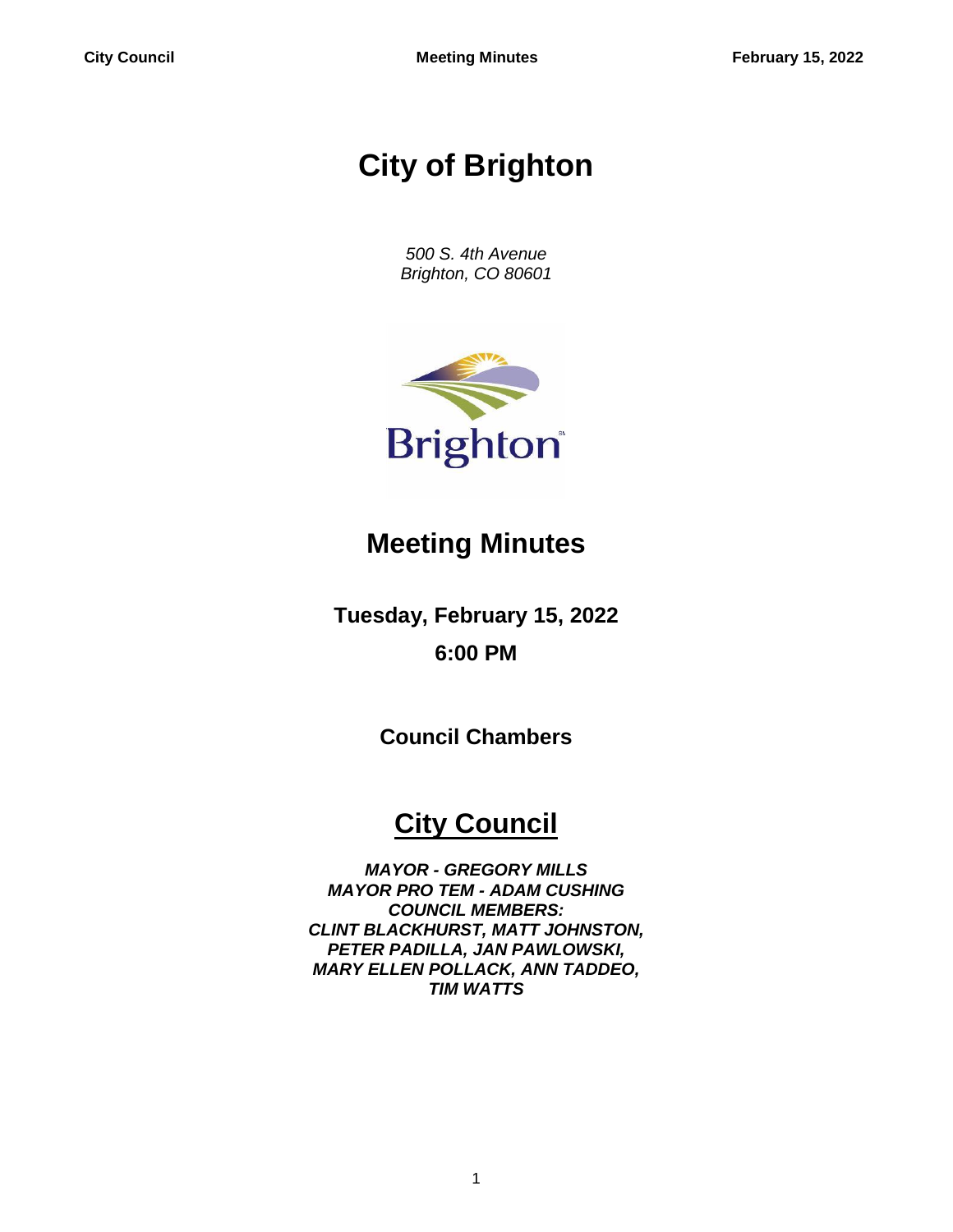## **1. CALL TO ORDER**

*Mayor Mills called the meeting to order at 6:01 p.m.*

#### **A. Pledge of Allegiance to the American Flag**

*Councilmember Pollack led the recitation of the Pledge of Allegiance to the American Flag.*

#### **B. Roll Call**

**Present:** 9 - Mayor Mills, Mayor Pro Tem Cushing, Councilmember Blackhurst, Councilmember Johnston, Councilmember Padilla, Councilmember Pawlowski, Councilmember Pollack, Councilmember Taddeo, and Councilmember Watts

## **2. APPROVAL OF REGULAR AGENDA**

**Motion by Councilmember Padilla, seconded by Councilmember Taddeo, to approve the Regular Agenda as presented. Motion passed by the following vote:**

**Aye:** 9 - Mayor Mills, Mayor Pro Tem Cushing, Councilmember Blackhurst, Councilmember Johnston, Councilmember Padilla, Councilmember Pawlowski, Councilmember Pollack, Councilmember Taddeo, and Councilmember Watts

## **3. CONSENT AGENDA**

- **A. Approval of the January 18, 2022 City Council Minutes**
- **B. A RESOLUTION OF THE CITY COUNCIL OF THE CITY OF BRIGHTON, COLORADO, APPOINTING CURRENT ALTERNATE VALERIE WOLF AS AN AT-LARGE MEMBER OF THE PLANNING COMMISSION WITH A TERM TO JANUARY 2026**

**Resolution No. 2022-10**

**C. A RESOLUTION OF THE CITY COUNCIL OF THE CITY OF BRIGHTON, COLORADO, APPOINTING KATHRYN LEDONNE AS A WARD 2 MEMBER OF THE PLANNING COMMISSION WITH A TERM TO JANUARY 2026**

**Resolution No. 2022-11**

**D. A RESOLUTION OF THE CITY COUNCIL OF THE CITY OF BRIGHTON, COLORADO, APPOINTING JOAN COX AS A MEMBER OF THE BRIGHTON URBAN RENEWAL AUTHORITY TO FILL AN UNEXPIRED TERM TO AUGUST 2025**

**Resolution No. 2022-12**

**E. A RESOLUTION OF THE CITY COUNCIL OF THE CITY OF BRIGHTON, COLORADO, RE-APPOINTING KATYA MISSAGHI AS AN AT-LARGE MEMBER OF THE PARKS AND RECREATION ADVISORY BOARD AND BIKE BRIGHTON SUB-COMMITTEE WITH A TERM TO JANUARY 2026**

**Resolution No. 2022-13**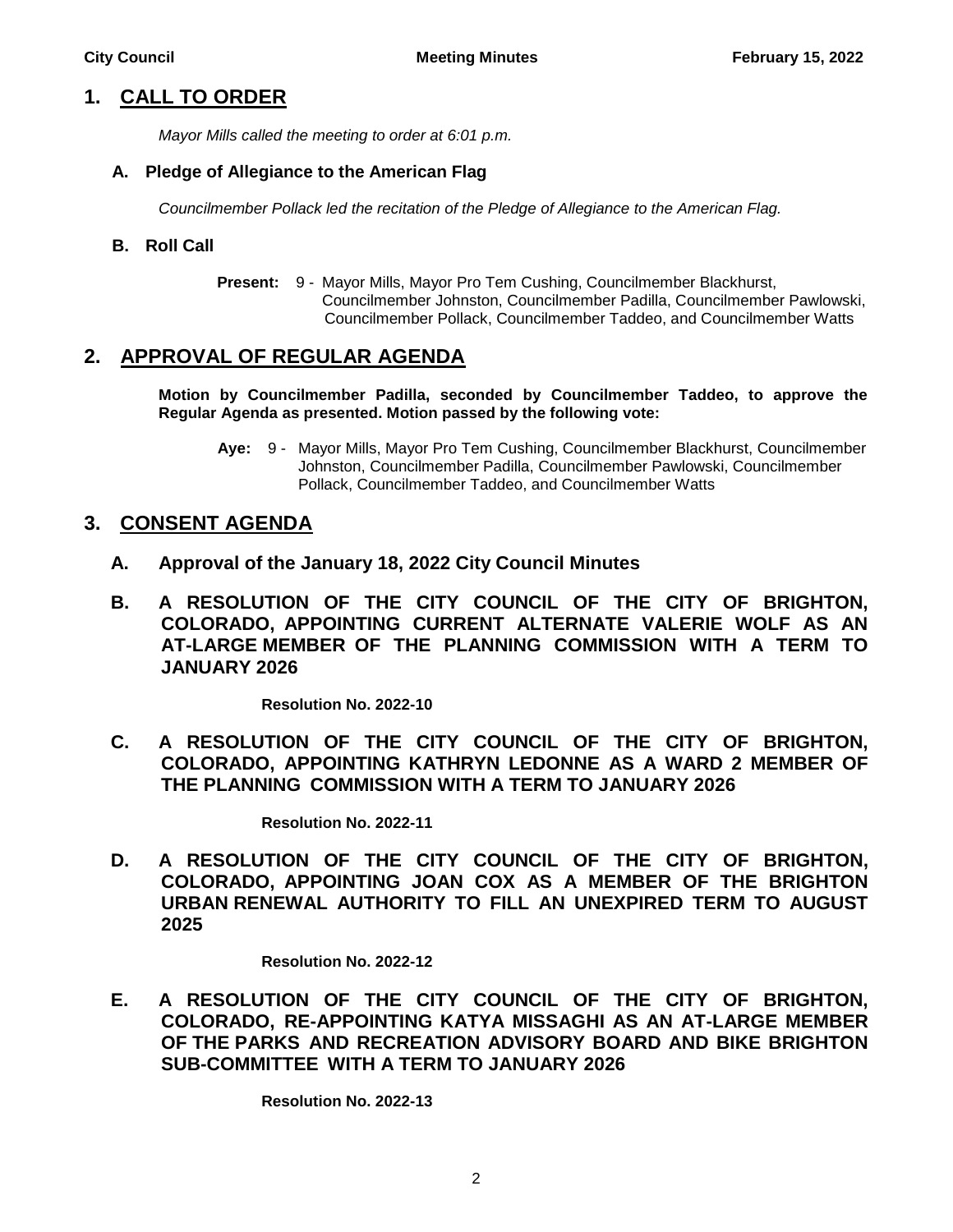**F. A RESOLUTION OF THE CITY COUNCIL OF THE CITY OF BRIGHTON, COLORADO, APPROVING A CONSTRUCTION, OPERATIONS, AND REIMBURSEMENT AGREEMENT WITH BROOKFIELD RESIDENTIAL (COLORADO), LLC FOR THE CONSTRUCTION AND REIMBURSEMENT OF A PARKING LOT AND OTHER CITY IMPROVEMENTS, AND AUTHORIZING THE CITY MANAGER TO EXECUTE SAID AGREEMENT ON BEHALF OF THE CITY**

**Resolution No. 2022-14**

**G. A RESOLUTION OF THE CITY COUNCIL OF THE CITY OF BRIGHTON, COLORADO, APPROVING A FARM MAINTENANCE AGREEMENT WITH BOOTS AND SHORTY FOR CITY-OWNED REAL PROPERTY LOCATED AT 1594 E. BROMLEY LANE, BRIGHTON, COLORADO 80601, AND AUTHORIZING THE CITY MANAGER TO EXECUTE SAID FARM MAINTENANCE AGREEMENT ON BEHALF OF THE CITY**

**Resolution No. 2022-15**

**H. A RESOLUTION OF THE CITY COUNCIL OF THE CITY OF BRIGHTON, COLORADO, APPROVING AN INTERGOVERNMENTAL AGREEMENT BETWEEN THE CITY OF BRIGHTON AND THE ADAMS COUNTY SHERIFF'S OFFICE FOR THE PROVISION OF LAW ENFORCEMENT AND ADMINISTRATIVE PERSONNEL, AUTHORIZING THE CITY MANAGER TO EXECUTE SAID IGA ON BEHALF OF THE CITY, AND TO UNDERTAKE SUCH TASKS AND EXECUTE SUCH DOCUMENTS AS MAY BE REQUIRED TO IMPLEMENT SAID IGA ON BEHALF OF THE CITY**

**Resolution No. 2022-16**

**Motion by Councilmember Watts, seconded by Councilmember Padilla, to approve the Consent Agenda as presented. Motion passed by the following vote:**

**Aye:** 9 - Mayor Mills, Mayor Pro Tem Cushing, Councilmember Blackhurst, Councilmember Johnston, Councilmember Padilla, Councilmember Pawlowski, Councilmember Pollack, Councilmember Taddeo, and Councilmember Watts

## **4. CEREMONIES**

## **A. Swearing In of New Board and Commission Members**

*City Clerk Natalie Hoel swore in the new Board and Commission members.*

### **B. School Resource Officer Appreciation Day Proclamation**

*Councilmember Blackhurst read the Proclamation into the record.*

#### **Motion by Councilmember Pawlowski, seconded by Councilmember Taddeo, to approve the Proclamation. Motion passed by the following vote:**

**Aye:** 9 - Mayor Mills, Mayor Pro Tem Cushing, Councilmember Blackhurst, Councilmember Johnston, Councilmember Padilla, Councilmember Pawlowski, Councilmember Pollack, Councilmember Taddeo, and Councilmember Watts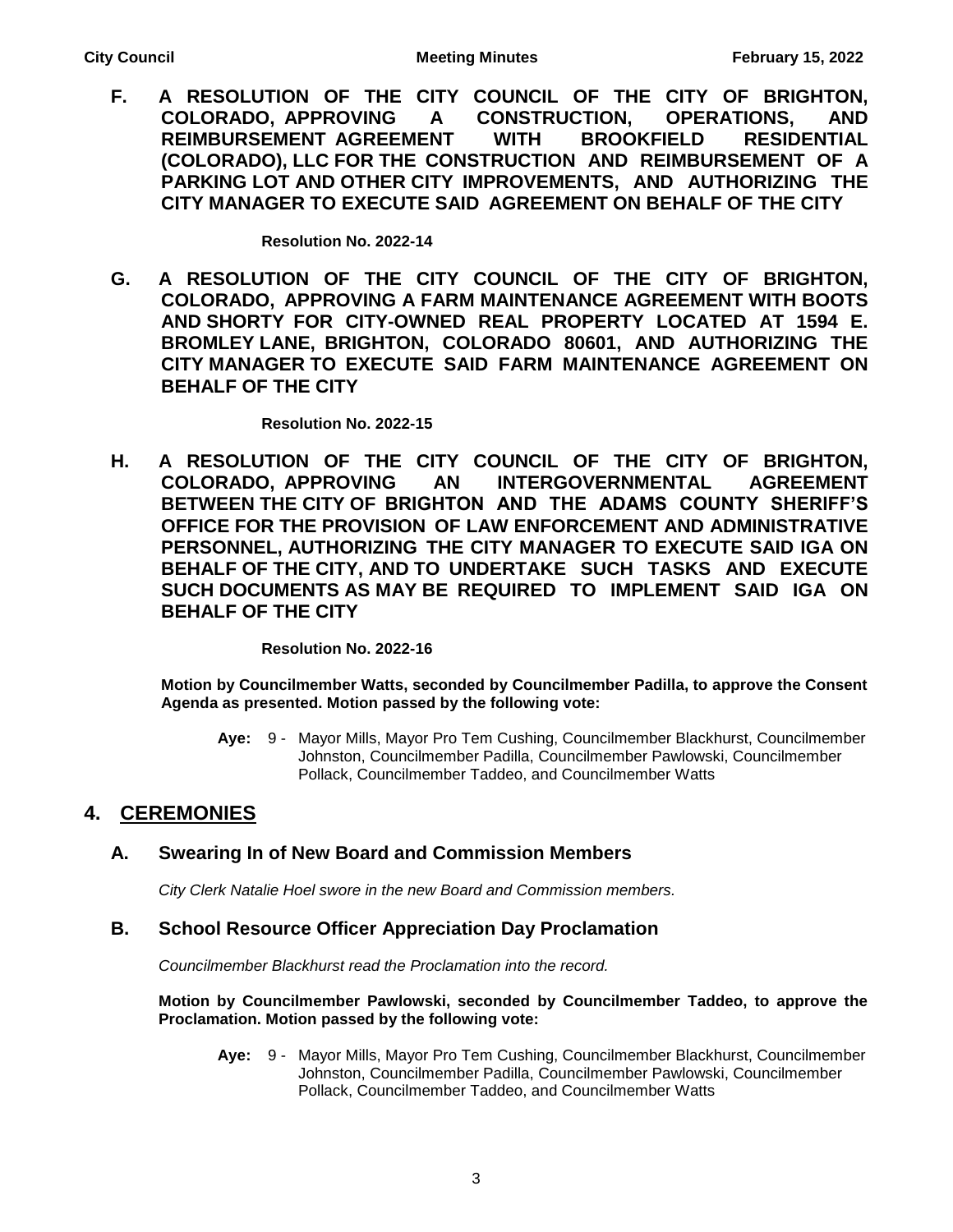## **5. PUBLIC INVITED TO BE HEARD ON MATTERS NOT ON THE AGENDA (Speakers limited to five minutes)**

*Roni Sue Garman, Brighton. Ms. Garman asked for the results from the traffic study and where and when the construction traffic would take place during the Mountain View Estates construction.*

## **6. PUBLIC HEARINGS**

#### **7. ORDINANCES FOR INITIAL CONSIDERATION**

**A. AN ORDINANCE OF THE CITY COUNCIL OF THE CITY OF BRIGHTON, COLORADO, APPROVING THE REZONING VIA PLANNED DEVELOPMENT OF THE MOUNTAIN VIEW ESTATES SUBDIVISION, FILINGS 1 AND 2, FROM R-1 AND R-1-B TO THE MOUNTAIN VIEW ESTATES PLANNED DEVELOPMENT, GENERALLY LOCATED TO THE NORTH OF BRIDGE ST., SOUTH OF BASELINE RD., WEST OF TELLURIDE ST., AND EAST OF THE BRIGHTON LATERAL DITCH, AND LOCATED IN A PORTION OF THE WEST HALF OF SECTION 4, TOWNSHIP 1 SOUTH, RANGE 66 WEST OF THE 6TH PRINCIPAL MERIDIAN, CITY OF BRIGHTON, COUNTY OF ADAMS, STATE OF COLORADO**

*Mayor Mills read the title of the Ordinance into the record.*

*City Manager Michael Martinez explained that City staff and the applicant met to discuss the requests by City Council at the last meeting. City Manager Martinez introduced Associate Planner Nicholas Di Mario.* 

*Associate Planner Nicholas Di Mario presented on items of concern expressed at the public hearing of the Mountain View Estates Planned Development that took place on February 1, 2022. The property is generally located north of Bridge Street, south of Baseline Road, west of Telluride Street and east of the Brighton Lateral Ditch and is approximately 165.7 acres in size. Planner Di Mario will provide an overview of the traffic improvements for the Mountain View Estates Filings 1 and 2 Subdivision and the requirement of utilizing non-potable water lines for the purpose of irrigating parks, landscape tracts, and common open spaces. This requirement is included in the draft Ordinance. A traffic conformance memo was submitted as required. This memo was studied in relation to the original traffic impact study. The purpose of the memo is to estimate the trip generation potential for the currently proposed*  residential land use and compare it to the residential trip generation potential for the previously *proposed land use. The land use under which the traffic impact study was completed has not changed. The current platted subdivision has seven less units today than was planned for in the original study. The original study yielded the need for required improvements as stated in the existing Development Agreement. The proposed has the potential to generate 121 fewer vehicle trips on the average weekday. Fewer vehicle trips would enter and exit during a normal day. The trip generation potential is expected to be lower for the established residential land use so no further analysis should be needed.* 

*The Transportation Master Plan classifies Telluride Street (North 35th Avenue) and Longs Peak Street as a collector streets. The primary function of collector streets is to provide circulation within neighborhoods and transitions to surrounding areas and to provide access to major and minor arterial roadways. North 35th Avenue will curve through the subdivision and the County portion of Telluride Street adjacent to Horizon Farms will be maintained. The collector streets consist of two lanes, a center turn lane, two bike lanes and a sidewalk on each side. The required improvements to Telluride Street and Longs Peak Street will occur through the entire subdivision.* 

*The requirement to utilize a non-potable water line for park, tract and common area open space irrigation has been included in the draft Ordinance. All non-potable infrastructure will be reviewed and required during the civil construction document phase. Staff recommends approval of the Ordinance.* 

*Planner Di Mario, Community Development Director Holly Prather and City Attorney Alicia Calderón answered questions from Council regarding:*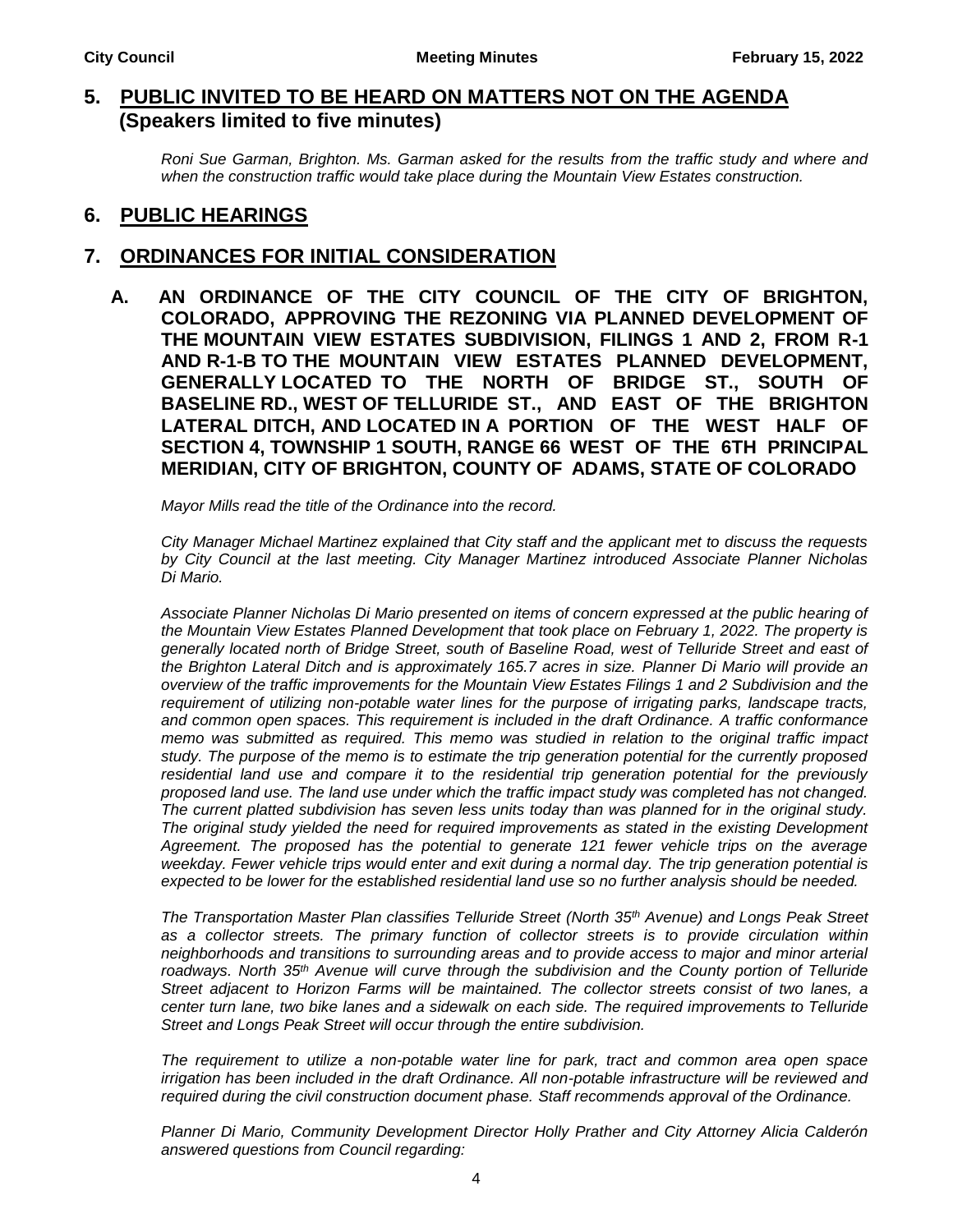- *There being time of day limits on construction traffic.*
- *The non-potable system being in addition to the xeric landscaping.*
- *The differences in this presentation to the last presentation.*
- *The applicant having spoken with any Councilmember since the last meeting.*
- *Staff having spoken with any Councilmember since the last meeting.*
- *The exact language from the motion at the previous meeting regarding a traffic study.*
- *The ability to move forward with this item and discuss any questions at final reading.*
- *The ability for Council to see this again at time of construction.*

#### **Motion by Councilmember Blackhurst, seconded by Councilmember Taddeo, to approve the Ordinance. Motion passed by the following vote:**

**Aye:** 9 - Mayor Mills, Mayor Pro Tem Cushing, Councilmember Blackhurst, Councilmember Johnston, Councilmember Padilla, Councilmember Pawlowski, Councilmember Pollack, Councilmember Taddeo, and Councilmember Watts

## **8. ORDINANCES FOR FINAL CONSIDERATION**

### **9. RESOLUTIONS**

### **A. A RESOLUTION OF THE CITY COUNCIL OF THE CITY OF BRIGHTON, COLORADO, APPROVING THE PLACEMENT OF A PLAQUE ON MEMORIAL PARKWAY RECOGNIZING JIM JEAGER FOR HIS SERVICE TO THE BRIGHTON COMMUNITY**

*Mayor Mills read the title of the Resolution into the record.*

*City Manager Martinez introduced Parks and Recreation Director Travis Haines.*

Parks and Recreation Director Travis Haines explained that this request to place a plaque on the *Memorial Parkway recognizing Jim Jeager was approved unanimously at the Parks and Recreation Advisory Board meeting on December 1, 2021. Director Haines introduced Bob Grant and Bill Alsdorf.* 

*Bob Grant and Bill Alsdorf spoke about Jim Jeager and his service to the Brighton community throughout his life in the City of Brighton.*

**Motion by Councilmember Pawlowski, seconded by Councilmember Taddeo, to approve Resolution 2022-17. Motion passed by the following vote:**

- **Aye:** 9 Mayor Mills, Mayor Pro Tem Cushing, Councilmember Blackhurst, Councilmember Johnston, Councilmember Padilla, Councilmember Pawlowski, Councilmember Pollack, Councilmember Taddeo, and Councilmember Watts
- **B. A RESOLUTION OF THE CITY COUNCIL OF THE CITY OF BRIGHTON, COLORADO, APPROVING THAT CERTAIN "PARTIAL RELEASE, REASSIGNMENT, AND ASSUMPTION OF THE VESTAS BRIGHTON NORTH CAMPUS SUBDIVISION, FILING NO. 1 DEVELOPMENT AGREEMENT" ("ASSIGNMENT"), AND AUTHORIZING THE MAYOR TO EXECUTE THE ASSIGNMENT FOR THE CITY**

*Mayor Mills read the title of the Resolution into the record.*

*City Manager Martinez introduced Assistant Director of Community Development Mike Tylka.*

*Assistant Director of Community Development Mike Tylka presented the Partial Release, Reassignment, and Assumption of the Vestas Brighton North Campus Subdivision, Filing No. 1 Development Agreement. The buyer is Clayton Properties Group II represented by Charlie Alexander*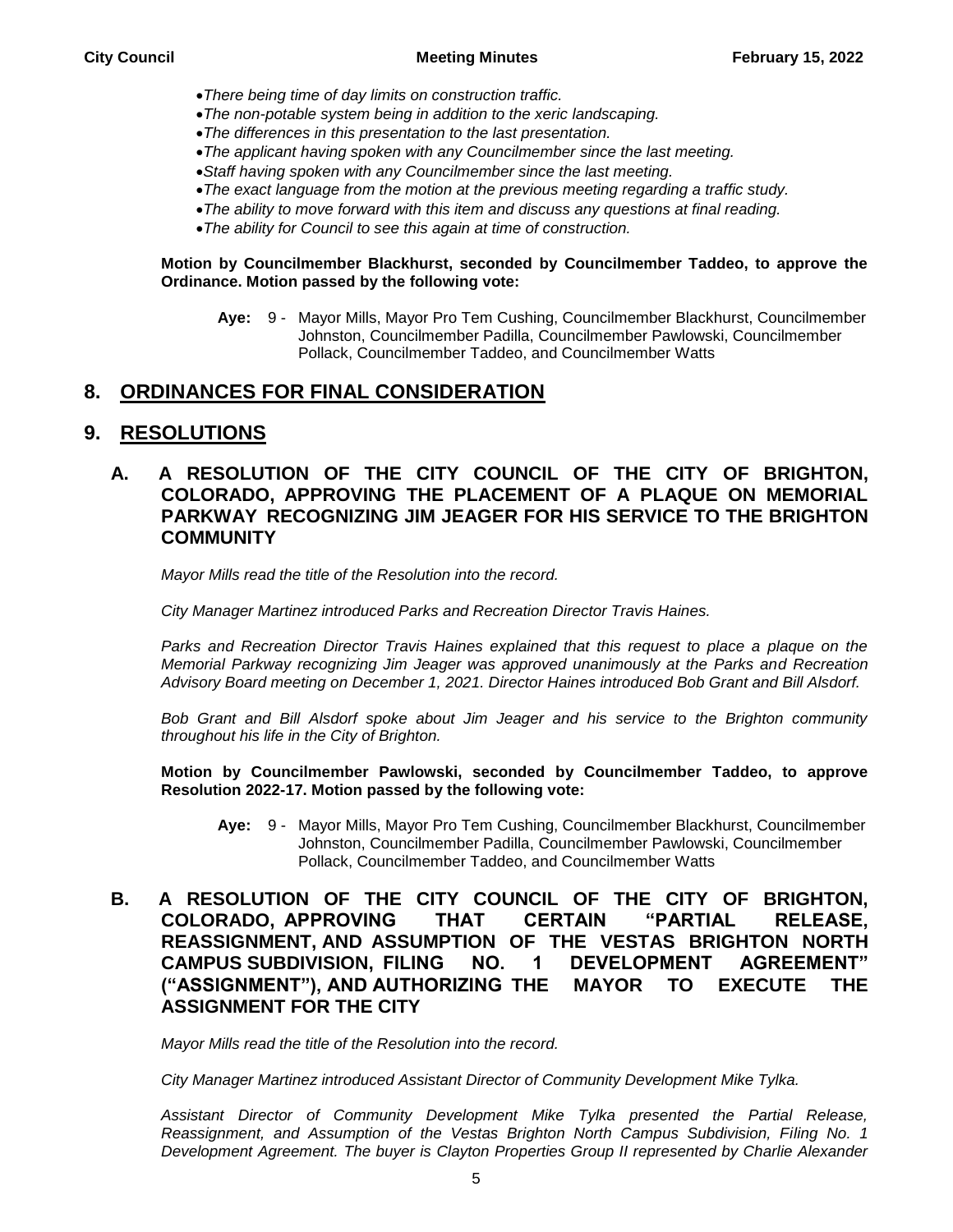*and the seller is Vestas. The Clayton Properties Group is looking to purchase a parcel of land that is currently owned by Vestas. The property is Lot 1, Block 2 of the Vestas Brighton North Campus Subdivision Filing 1, and is located north of the current Vestas facility on WCR 6. The property was annexed in 2009 and platted in 2010. The Development Agreement does lock in successors and assigns to improvements that the property would warrant. The Development Agreement warrants that the piece of land that the buyer is looking to purchase improve WCR 6 adjacent to their site and the remaining improvements to the site are curb and gutter and a 10' wide trail. When the trail is built, this triggers Wells Denver to build the 10' wide trail on the northern side of WCR 6. This agreement essentially assigns the Development Agreement obligations to the buyer. Staff feels that the terms of*  the agreement are met. The buyer agrees to assume the obligations associated with the property while *the seller retains responsibility for any other outstanding obligations. Staff recommends approval of the Resolution.* 

*Assistant Director Tylka, City Attorney Alicia Calderón and Charlie Alexander, President with ACRE Development answered questions from Council regarding:*

- *Representatives from both companies being present.*
- *The consequences if City Council does not approve this request.*
- *The sale price of the property.*
- *A railroad spur being added.*
- *Any other benefits to the City of Brighton.*
- *The timeframe for the spur development to be done.*

#### **Motion by Councilmember Pollack, seconded by Councilmember Pawlowski, to approve Resolution 2022-18. Motion passed by the following vote:**

- **Aye:** 9 Mayor Mills, Mayor Pro Tem Cushing, Councilmember Blackhurst, Councilmember Johnston, Councilmember Padilla, Councilmember Pawlowski, Councilmember Pollack, Councilmember Taddeo, and Councilmember Watts
- **C. A RESOLUTION OF THE CITY COUNCIL OF THE CITY OF BRIGHTON, COLORADO, ACCEPTING THE QUOTE OF LUCERO CONCRETE, LLC AND APPROVING THE PROCUREMENT OF SOUTH OUTFALL TRAIL REPLACEMENT, PROJECT #21-006816M.1 ("PROJECT"), TO LUCERO CONCRETE, LLC FOR THE AMOUNT OF ONE HUNDRED SIXTEEN THOUSAND FOUR HUNDRED TWENTY FIVE DOLLARS (\$116,425.00), AND AUTHORIZING THE CITY MANAGER, OR DESIGNEE, TO EXECUTE AND SIGN THE TASK ORDER TO THE ORIGINAL CONTRACT ON BEHALF OF THE CITY AND THE CITY CLERK TO ATTEST THERETO**

*Mayor Mills read the title of the Resolution into the record.*

*City Manager Martinez introduced Assistant Director of Parks and Open Space Kyle Sylvester.*

*Assistant Director of Parks and Open Space Kyle Sylvester presented the South Outfall Trail Replacement Project. This project will replace 1,350 feet of asphalt along the South Outfall Trail. The asphalt surface is in poor condition and will be replaced with a 9 ft. wide trail constructed of new concrete. Lucero Concrete will complete the work for \$116,425 and the project will be completed in two weeks.*

*Assistant Director Sylvester answered questions from Council regarding:*

- *The date the multi-term contract with Lucero Concrete was signed.*
- *The contract being approved last year.*
- *The consideration of the fence being replaced.*
- *Lucero Concrete being a local contractor.*
- *City Council reviewing the multi-term contracts each year.*

**Motion by Councilmember Johnston, seconded by Councilmember Pollack, to approve Resolution 2022-19. Motion passed by the following vote:**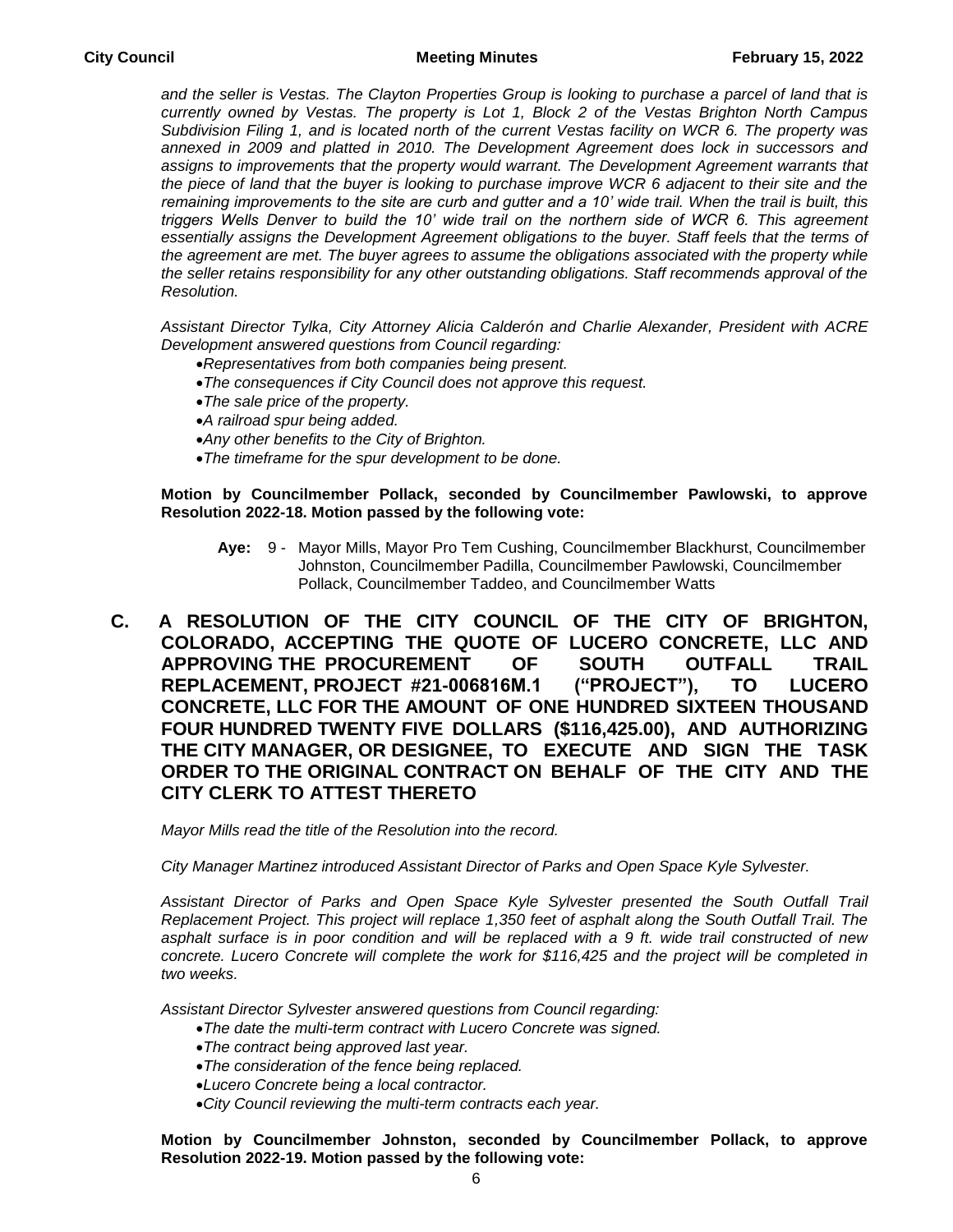- **Aye:** 9 Mayor Mills, Mayor Pro Tem Cushing, Councilmember Blackhurst, Councilmember Johnston, Councilmember Padilla, Councilmember Pawlowski, Councilmember Pollack, Councilmember Taddeo, and Councilmember Watts
- **D. A RESOLUTION OF THE CITY COUNCIL OF THE CITY OF BRIGHTON, COLORADO, ACCEPTING THE BID OF IDEAL FENCING CORP. AND AWARDING THE CONTRACT FOR GUARDRAIL TREATMENT, PROJECT #21-007123, TO IDEAL FENCING CORP. IN THE AMOUNT OF NINETY ONE THOUSAND NINE HUNDRED EIGHTY ONE DOLLARS AND TWENTY FIVE CENTS (\$91,981.25), AND AUTHORIZING THE CITY MANAGER, OR DESIGNEE, TO SIGN THE CONTRACT ON BEHALF OF THE CITY AND THE CITY CLERK TO ATTEST THERETO**

*Mayor Mills read the title of the Resolution into the record.*

*City Manager Martinez introduced Staff Engineer Gerardo Martinez.*

*Staff Engineer Gerardo Martinez presented the Guardrail Treatment Project. Staff has identified two locations needing improvement to create a safer roadway, 168th Avenue and North Main Street. There was \$225,000 budgeted for this project. An RFP was issued on December 7, 2021 and one bid was*  received by Ideal Fencing Corp. for \$91,981.25. The project could be completed by the end of April if *there are no delays in receiving materials. Staff recommends approval of the contract.* 

*Staff Engineer Martinez answered questions from Council regarding: The completion date in April being an estimated time.*

**Motion by Councilmember Blackhurst, seconded by Councilmember Pollack, to approve Resolution 2022-20. Motion passed by the following vote:**

**Aye:** 9 - Mayor Mills, Mayor Pro Tem Cushing, Councilmember Blackhurst, Councilmember Johnston, Councilmember Padilla, Councilmember Pawlowski, Councilmember Pollack, Councilmember Taddeo, and Councilmember Watts

### **10. UTILITIES BUSINESS ITEMS**

#### **11. GENERAL BUSINESS**

**Motion by Mayor Pro Tem Cushing, seconded by Councilmember Padilla, to cancel the March 15, 2022 City Council meeting for the NLC Conference and schedule a Special City Council Meeting on March 22, 2022. Motion passed by the following vote:**

**Aye:** 9 - Mayor Mills, Mayor Pro Tem Cushing, Councilmember Blackhurst, Councilmember Johnston, Councilmember Padilla, Councilmember Pawlowski, Councilmember Pollack, Councilmember Taddeo, and Councilmember Watts

## **12. REPORTS**

#### **A. By the Mayor**

*Mayor Mills attended the Metro Mayors Caucus meeting, the Chamber luncheon and the retirement celebration for Captain Al Sharon and Sergeant Rick Stolte.*

#### **B. By Department Heads**

*Finance Director Catrina Asher reported that the City was awarded the Certificate of Achievement for Excellence in Financial Reporting by the Government Finance Officers Association.*